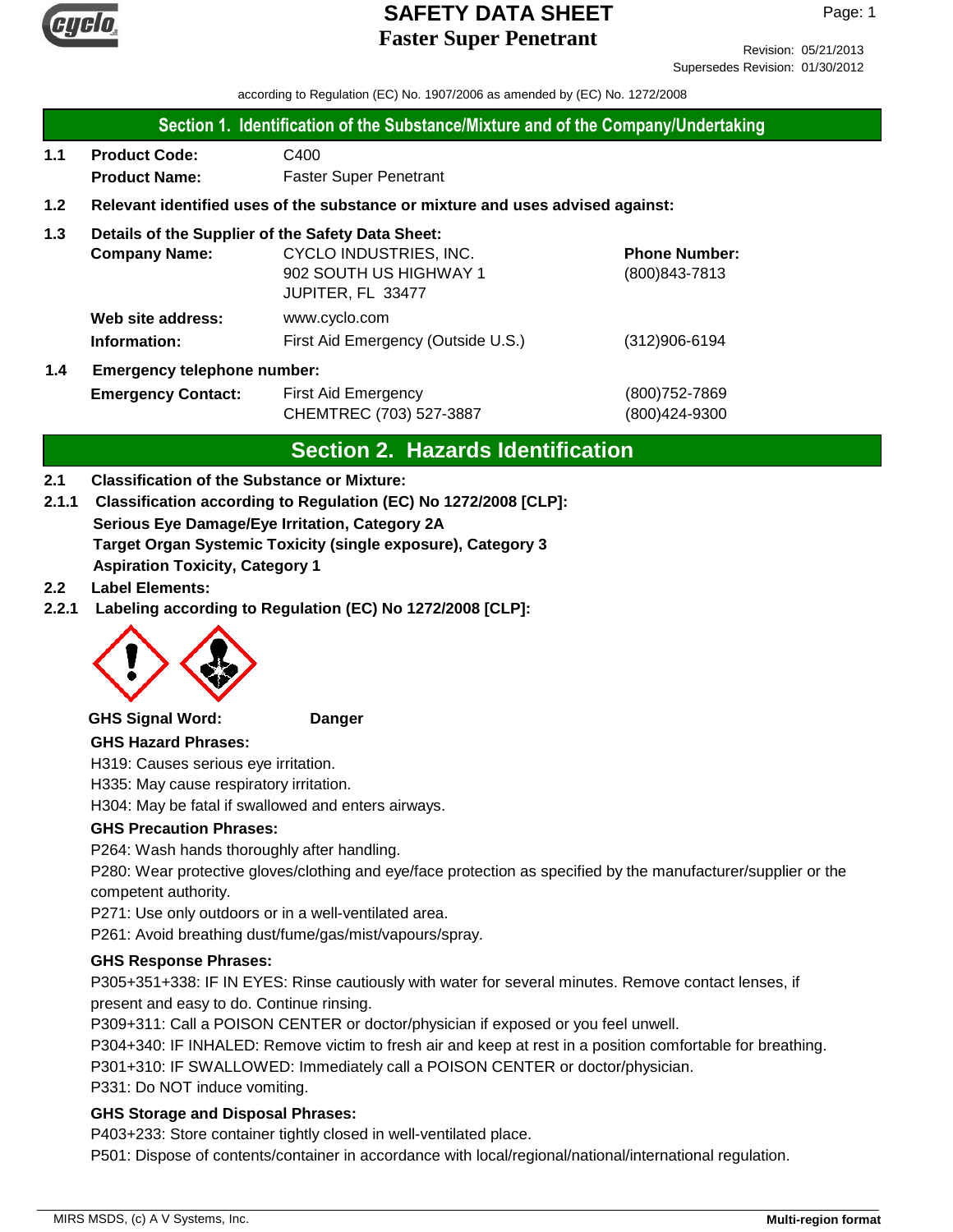

Revision: 05/21/2013 Supersedes Revision: 01/30/2012





**2.3 Adverse Human Health**

**Effects and Symptoms:**

|  | Section 3. Composition/Information on Ingredients |  |
|--|---------------------------------------------------|--|
|--|---------------------------------------------------|--|

| CAS#       | Hazardous Components (Chemical Name)/<br><b>REACH Registration No.</b> | <b>Concentration</b> | EC No./<br>EC Index No.   | <b>GHS Classification</b>                                           |
|------------|------------------------------------------------------------------------|----------------------|---------------------------|---------------------------------------------------------------------|
| 64742-47-8 | Hydrotreated light distillate (petroleum)                              | $85.0 - 100.0 %$     | 265-149-8<br>649-422-00-2 | Asp. Toxic. 1: H304                                                 |
| 112-80-1   | Oleic acid                                                             | $0.0 - 5.0 %$        | 204-007-1<br>NA           | Skin Corr. 2: H315<br>Eye Damage 2A: H319<br>TOST (SE) 3: H335 H336 |
| 124-38-9   | Carbon dioxide                                                         | $0.0 - 5.0 %$        | 204-696-9<br><b>NA</b>    | No data available.                                                  |

# **Section 4. First Aid Measures**

Description of First Aidlf swallowed, do not induce vomiting. Never give anything by mouth to an unconscious person. If vomiting occurs, keep head lower than hips to prevent aspiration. If inhaled, remove to fresh air. If not breathing, give artificial respiration, preferably mouth-to-mouth. If breathing is difficult, give oxygen. In case of eye contact or suspected contact, immediately flush eyes with plenty of water for at least 15 minutes. In case of skin contact, wash with soap and water for 15 minutes. Remove contaminated clothing and shoes and launder before reuse. Call physician immediately if adverse reaction occurs. **Measures: 4.1**

# **Section 5. Fire Fighting Measures**

**5.1** Suitable Extinguishing Carbon dioxide. Foam. Use water spray to keep containers cool that are exposed to heat or flames. **Media:**

| 5.2 | Flammable Properties No data available.<br>and Hazards: |                                                                                                |  |
|-----|---------------------------------------------------------|------------------------------------------------------------------------------------------------|--|
|     | <b>Flammability</b><br><b>Classification:</b>           | NFPA Level 3 Aerosol                                                                           |  |
|     | Flash Pt:                                               | Method Used: TAG Closed Cup<br>175.00 F (79.4 C)                                               |  |
|     | <b>Explosive Limits:</b>                                | LEL: 7<br>UEL: 6                                                                               |  |
|     | <b>Autoignition Pt:</b>                                 | No data.                                                                                       |  |
| 5.3 | <b>Fire Fighting</b><br><b>Instructions:</b>            | Wear approved positive-pressure self-contained breathing apparatus and protective<br>clothing. |  |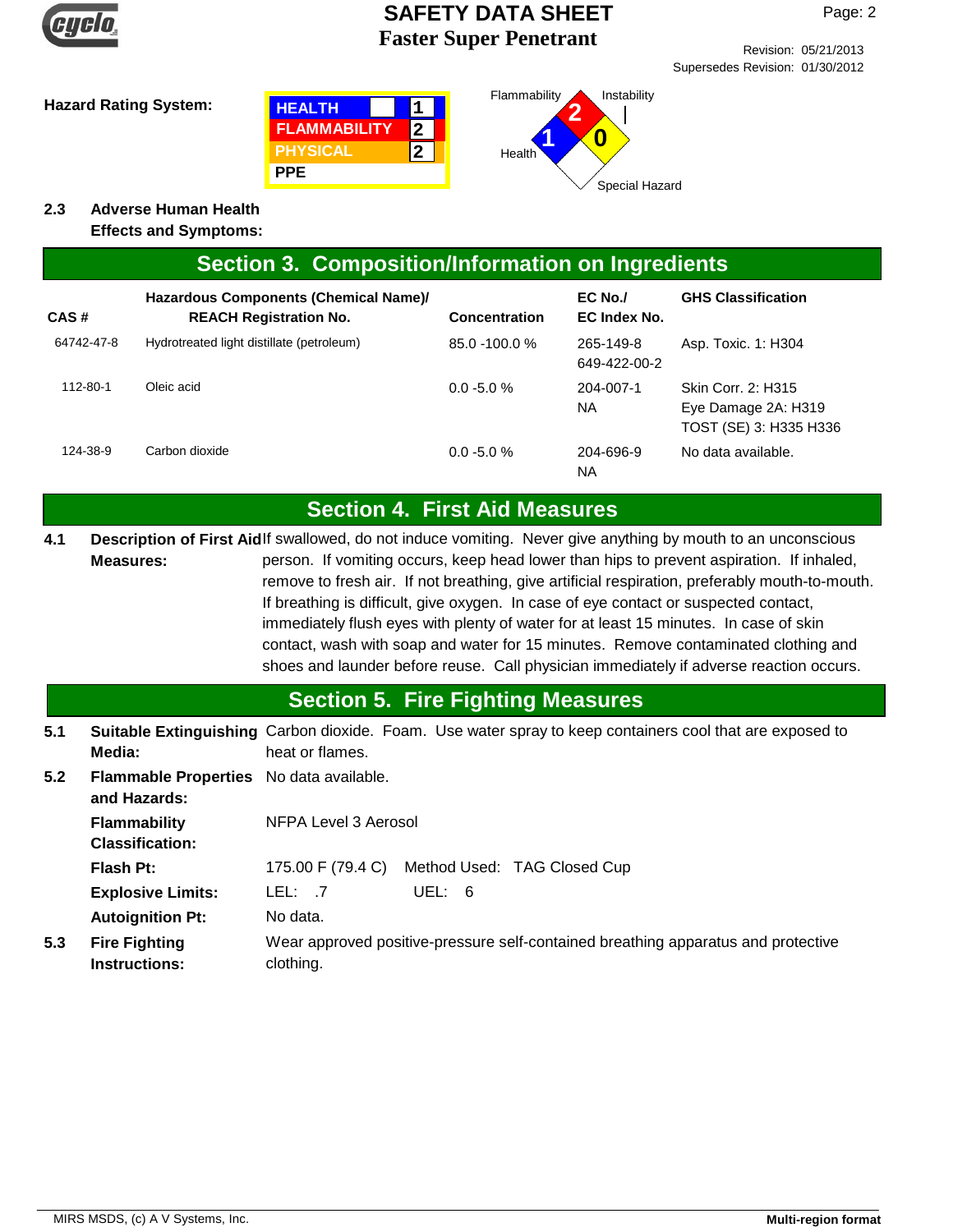

Revision: 05/21/2013 Supersedes Revision: 01/30/2012

|                                                                                                                                                                                                                                                                                                                                                                                                                                                                                                                                                                                   |                                                                                  |                                                         | <b>Section 6. Accidental Release Measures</b>                                                                                                                                                                                                                                                                                                                                                                                                                                                                                                                                                                                                                                                                             |                               |                     |
|-----------------------------------------------------------------------------------------------------------------------------------------------------------------------------------------------------------------------------------------------------------------------------------------------------------------------------------------------------------------------------------------------------------------------------------------------------------------------------------------------------------------------------------------------------------------------------------|----------------------------------------------------------------------------------|---------------------------------------------------------|---------------------------------------------------------------------------------------------------------------------------------------------------------------------------------------------------------------------------------------------------------------------------------------------------------------------------------------------------------------------------------------------------------------------------------------------------------------------------------------------------------------------------------------------------------------------------------------------------------------------------------------------------------------------------------------------------------------------------|-------------------------------|---------------------|
| 6.3                                                                                                                                                                                                                                                                                                                                                                                                                                                                                                                                                                               | <b>Methods and Material</b><br><b>For Containment and</b><br><b>Cleaning Up:</b> | or streams.                                             | Wear appropriate protective clothing and equipment to prevent skin and eye contact.<br>Contain any liquid from leaking containers. Avoid all sources of ignition: heat, sparks<br>and open flames. Do not puncture or incinerate container. Contents under pressure.<br>Wear proper protective equipment as specified in the protective equipment section.<br>Leaking containers should be removed to an isolated, well-ventilated area and<br>transferred to other suitable containers. Wipe, scrape or soak up in an inert material<br>and put in a container intended for flammable materials for disposal. Do not allow to<br>enter sanitary drains, sewer or surface and subsurface waters. Keep out of lakes, ponds |                               |                     |
|                                                                                                                                                                                                                                                                                                                                                                                                                                                                                                                                                                                   |                                                                                  |                                                         | <b>Section 7. Handling and Storage</b>                                                                                                                                                                                                                                                                                                                                                                                                                                                                                                                                                                                                                                                                                    |                               |                     |
| <b>Precautions To Be</b><br>7.1<br>Caution: Contents under pressure. Use only in a well-ventilated area. Avoid breathing<br>Taken in Handling:<br>vapors. If exposed to high vapor concentration, leave area at once. Avoid contact with<br>skin and eyes. Keep out of the reach of children.<br>Keep away from heat and open flame. Do not puncture, incinerate or store above 120<br>7.2<br><b>Precautions To Be</b><br><b>Taken in Storing:</b><br>degrees F. Exposure to high temperatures may cause bursting. Do not store in the<br>passenger compartment of an automobile. |                                                                                  |                                                         |                                                                                                                                                                                                                                                                                                                                                                                                                                                                                                                                                                                                                                                                                                                           |                               |                     |
|                                                                                                                                                                                                                                                                                                                                                                                                                                                                                                                                                                                   |                                                                                  | <b>Section 8. Exposure Controls/Personal Protection</b> |                                                                                                                                                                                                                                                                                                                                                                                                                                                                                                                                                                                                                                                                                                                           |                               |                     |
| 8.1                                                                                                                                                                                                                                                                                                                                                                                                                                                                                                                                                                               | <b>Exposure Parameters:</b>                                                      |                                                         |                                                                                                                                                                                                                                                                                                                                                                                                                                                                                                                                                                                                                                                                                                                           |                               |                     |
| CAS#                                                                                                                                                                                                                                                                                                                                                                                                                                                                                                                                                                              |                                                                                  | <b>Partial Chemical Name</b>                            | <b>Britain EH40</b>                                                                                                                                                                                                                                                                                                                                                                                                                                                                                                                                                                                                                                                                                                       | <b>France VL</b>              | <b>Europe</b>       |
|                                                                                                                                                                                                                                                                                                                                                                                                                                                                                                                                                                                   | 64742-47-8                                                                       | Hydrotreated light distillate (petroleum)               | No data.                                                                                                                                                                                                                                                                                                                                                                                                                                                                                                                                                                                                                                                                                                                  | No data.                      | No data.            |
|                                                                                                                                                                                                                                                                                                                                                                                                                                                                                                                                                                                   | $112 - 80 - 1$<br>Oleic acid                                                     |                                                         | No data.                                                                                                                                                                                                                                                                                                                                                                                                                                                                                                                                                                                                                                                                                                                  | No data.                      | No data.            |
|                                                                                                                                                                                                                                                                                                                                                                                                                                                                                                                                                                                   | 124-38-9<br>Carbon dioxide                                                       |                                                         | TWA: 9150 mg/m3 (5000 ppm)<br>STEL: 27400 mg/m3 (15000<br>ppm)                                                                                                                                                                                                                                                                                                                                                                                                                                                                                                                                                                                                                                                            | TWA: 9000 mg/m3 (5000<br>ppm) | TWA: 9000 mg/m3     |
| CAS#                                                                                                                                                                                                                                                                                                                                                                                                                                                                                                                                                                              |                                                                                  | <b>Partial Chemical Name</b>                            | <b>OSHA TWA</b>                                                                                                                                                                                                                                                                                                                                                                                                                                                                                                                                                                                                                                                                                                           | <b>ACGIH TWA</b>              | <b>Other Limits</b> |
|                                                                                                                                                                                                                                                                                                                                                                                                                                                                                                                                                                                   | 64742-47-8                                                                       | Hydrotreated light distillate (petroleum)               | No data.                                                                                                                                                                                                                                                                                                                                                                                                                                                                                                                                                                                                                                                                                                                  | TLV: 200 mg/m3                | No data.            |

| 124-38-9 | Carbon dioxide | PEL: 5000 ppm | TLV: 5000 ppm    | No data. |
|----------|----------------|---------------|------------------|----------|
|          |                |               | STEL: 30,000 ppm |          |

## **8.2 Exposure Controls:**

**8.2.1 Engineering Controls** Use in a well-ventilated area. Local exhaust ventilation as necessary to maintain exposures to within applicable limits. **(Ventilation etc.):**

112-80-1 Oleic acid No data. No data. No data.

## **8.2.2 Personal protection equipment:**

Respiratory Equipment Do not breathe vapor or mist. Use in a well-ventilated area. Appropriate respiratory protection shall be worn when applied engineering controls are not adequate to protect against inhalation exposure. **(Specify Type): Eye Protection:** Chemical goggles; also wear a face shield if splashing hazard exists. **Protective Gloves:** Avoid skin contact. Wear protective clothing and gloves. **Other Protective** Avoid skin contact. Wear protective clothing and gloves. **Clothing:**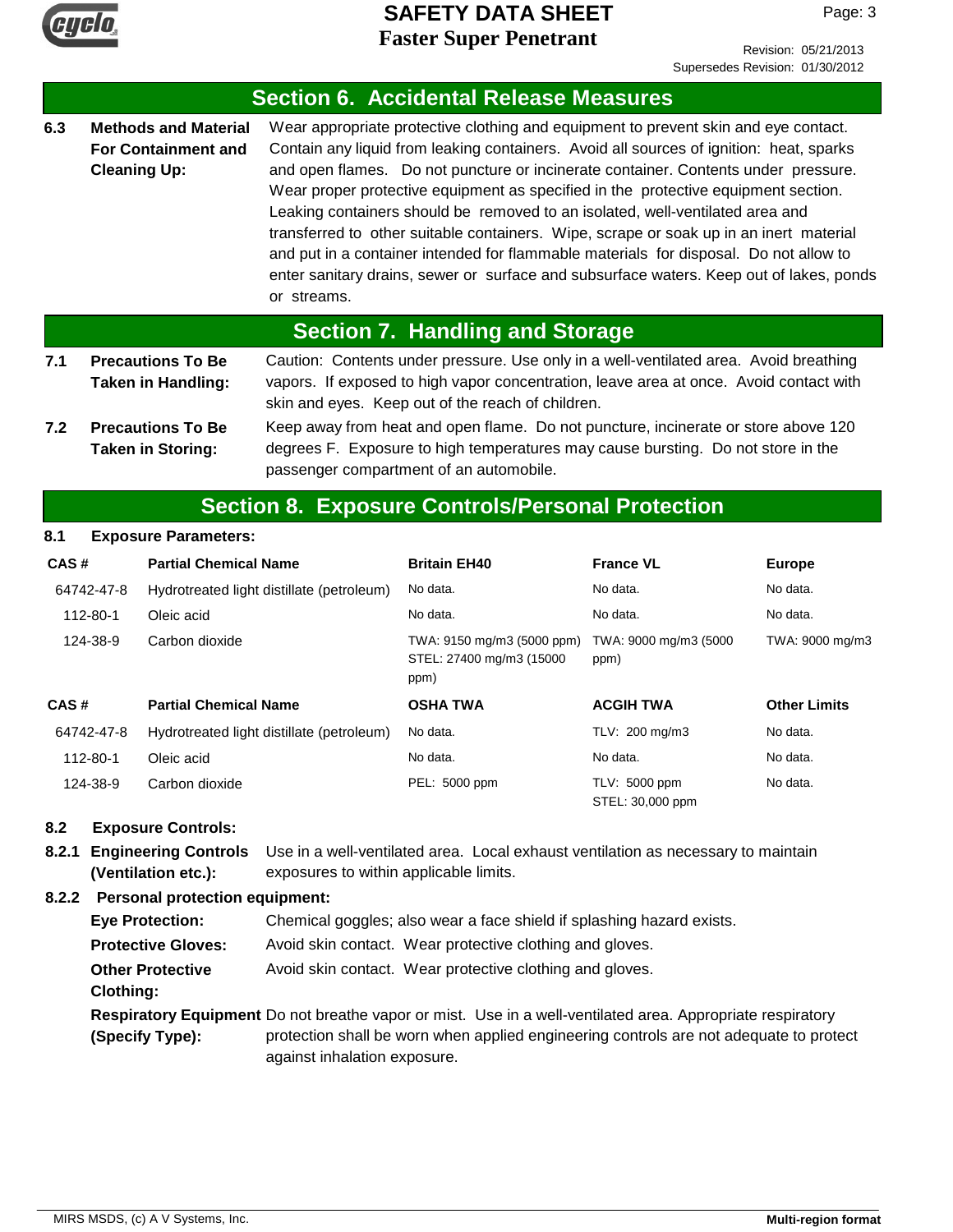

Revision: 05/21/2013 Supersedes Revision: 01/30/2012

|      |                                                              | <b>Section 9. Physical and Chemical Properties</b>                                     |  |  |
|------|--------------------------------------------------------------|----------------------------------------------------------------------------------------|--|--|
| 9.1  | <b>Information on Basic Physical and Chemical Properties</b> |                                                                                        |  |  |
|      | <b>Physical States:</b>                                      | [X] Liquid<br>[ ] Gas<br>[ ] Solid                                                     |  |  |
|      | <b>Appearance and Odor:</b>                                  | Colorless to pale yellow liquid with hydrocarbon odor.                                 |  |  |
|      | <b>Melting Point:</b>                                        | No data.                                                                               |  |  |
|      | <b>Boiling Point:</b>                                        | 410.00 F (210.0 C)                                                                     |  |  |
|      | Flash Pt:                                                    | 175.00 F (79.4 C) Method Used: TAG Closed Cup                                          |  |  |
|      | <b>Evaporation Rate:</b>                                     | No data.                                                                               |  |  |
|      | <b>Explosive Limits:</b>                                     | LEL: .7<br>UEL: 6                                                                      |  |  |
|      | Vapor Pressure (vs. Air or                                   | No data.                                                                               |  |  |
|      | mm Hg):                                                      |                                                                                        |  |  |
|      | Vapor Density (vs. Air = 1):                                 | No data.                                                                               |  |  |
|      | Specific Gravity (Water = 1):                                | .81                                                                                    |  |  |
|      | <b>Solubility in Water:</b>                                  | Nil                                                                                    |  |  |
|      | <b>Autoignition Pt:</b>                                      | No data.                                                                               |  |  |
| 9.2  | <b>Other Information</b>                                     |                                                                                        |  |  |
|      | <b>Percent Volatile:</b>                                     | 0.0 % by weight.                                                                       |  |  |
|      |                                                              | <b>Section 10. Stability and Reactivity</b>                                            |  |  |
| 10.1 | <b>Reactivity:</b>                                           | No data available.                                                                     |  |  |
| 10.2 | <b>Stability:</b>                                            | Unstable [ ]<br>Stable $[X]$                                                           |  |  |
| 10.3 | <b>Conditions To Avoid -</b>                                 | No data available.                                                                     |  |  |
|      | <b>Hazardous Reactions:</b>                                  |                                                                                        |  |  |
|      | <b>Possibility of</b>                                        | Will not occur [X]<br>Will occur [ ]                                                   |  |  |
|      | <b>Hazardous Reactions:</b>                                  |                                                                                        |  |  |
| 10.4 | <b>Conditions To Avoid -</b>                                 | Keep away from heat, sparks and flame. Avoid any sources of ignition. Do not expose to |  |  |
|      | Instability:                                                 | heat or store at temperatures above 120 degrees F.                                     |  |  |
| 10.5 | Incompatibility -                                            | Strong oxidizing agents.                                                               |  |  |
|      | <b>Materials To Avoid:</b>                                   |                                                                                        |  |  |
| 10.6 | <b>Hazardous</b>                                             | Carbon monoxide. Carbon dioxide. Oxides of carbon and nitrogen.                        |  |  |
|      | <b>Decomposition Or</b>                                      |                                                                                        |  |  |
|      | <b>Byproducts:</b>                                           |                                                                                        |  |  |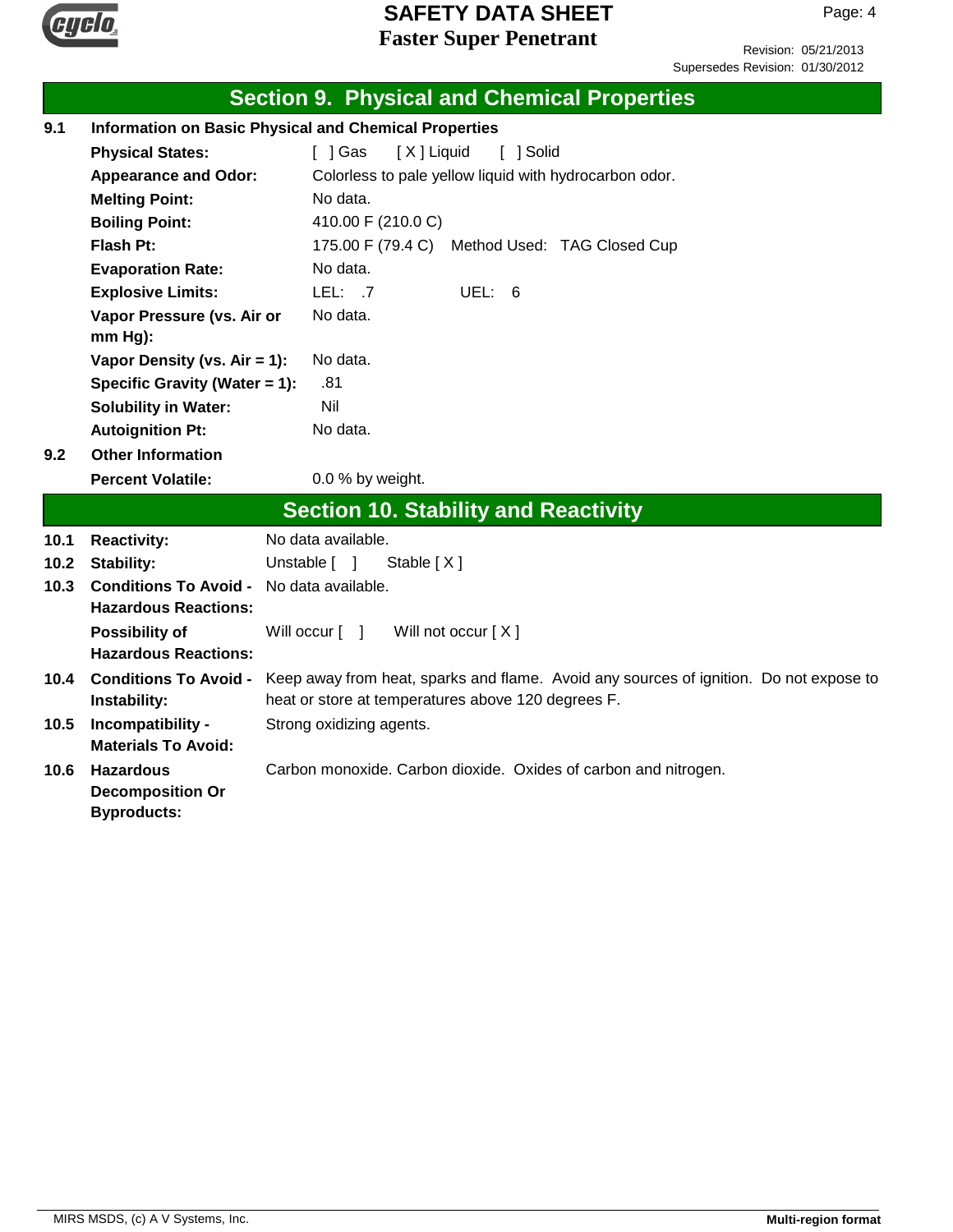

Revision: 05/21/2013 Supersedes Revision: 01/30/2012

|      |                                           |                                                        | <b>Section 11. Toxicological Information</b>                                                                                                               |              |                             |                                    |                                                                                                                 |                                                           |
|------|-------------------------------------------|--------------------------------------------------------|------------------------------------------------------------------------------------------------------------------------------------------------------------|--------------|-----------------------------|------------------------------------|-----------------------------------------------------------------------------------------------------------------|-----------------------------------------------------------|
| 11.1 |                                           | <b>Information on</b><br><b>Toxicological Effects:</b> | No data available.                                                                                                                                         |              |                             |                                    |                                                                                                                 |                                                           |
| CAS# |                                           |                                                        | <b>Hazardous Components (Chemical Name)</b>                                                                                                                |              | NTP                         | <b>IARC</b>                        | <b>ACGIH</b>                                                                                                    | <b>OSHA</b>                                               |
|      | 64742-47-8                                | Hydrotreated light distillate (petroleum)              |                                                                                                                                                            |              | n.a.                        | n.a.                               | A4                                                                                                              | n.a.                                                      |
|      | 112-80-1                                  | Oleic acid                                             |                                                                                                                                                            |              | n.a.                        | n.a.                               | n.a.                                                                                                            | n.a.                                                      |
|      | 124-38-9                                  | Carbon dioxide                                         |                                                                                                                                                            |              | n.a.                        | n.a.                               | n.a.                                                                                                            | n.a.                                                      |
|      |                                           |                                                        | <b>Section 12. Ecological Information</b>                                                                                                                  |              |                             |                                    |                                                                                                                 |                                                           |
|      |                                           |                                                        | <b>Section 13. Disposal Considerations</b>                                                                                                                 |              |                             |                                    |                                                                                                                 |                                                           |
| 13.1 | Method:                                   | <b>Waste Disposal</b>                                  | Residues and spilled material are hazardous waste due to ignitability. Disposal should be<br>made in accordance with federal, state and local regulations. |              |                             |                                    |                                                                                                                 |                                                           |
|      |                                           |                                                        | <b>Section 14. Transport Information</b>                                                                                                                   |              |                             |                                    |                                                                                                                 |                                                           |
| 14.1 |                                           | <b>LAND TRANSPORT (US DOT):</b>                        |                                                                                                                                                            |              |                             |                                    |                                                                                                                 |                                                           |
|      | <b>UN/NA Number:</b>                      | <b>DOT Hazard Class:</b>                               | DOT Proper Shipping Name: Consumer Commodity<br>ORM-D                                                                                                      | ORM-D        |                             |                                    |                                                                                                                 |                                                           |
| 14.1 |                                           | <b>LAND TRANSPORT (European ADR/RID):</b>              |                                                                                                                                                            |              |                             |                                    |                                                                                                                 |                                                           |
|      |                                           | <b>ADR/RID Shipping Name:</b>                          | Aerosols, Ltd. Qty.                                                                                                                                        |              |                             |                                    |                                                                                                                 |                                                           |
|      | <b>UN Number:</b><br><b>Hazard Class:</b> |                                                        | 1950<br>N.A.                                                                                                                                               |              | <b>ADR Classification:</b>  |                                    | 2.1                                                                                                             |                                                           |
| 14.2 |                                           | <b>MARINE TRANSPORT (IMDG/IMO):</b>                    |                                                                                                                                                            |              |                             |                                    |                                                                                                                 |                                                           |
|      |                                           | <b>IMDG/IMO Shipping Name:</b>                         | Aerosols, Ltd. Qty.                                                                                                                                        |              |                             |                                    |                                                                                                                 |                                                           |
|      | <b>UN Number:</b>                         |                                                        | 1950                                                                                                                                                       |              | <b>Packing Group:</b>       |                                    |                                                                                                                 |                                                           |
|      | <b>Hazard Class:</b>                      |                                                        | N.A.                                                                                                                                                       |              | <b>Marine Pollutant:</b>    | <b>IMDG Classification:</b>        | 2.1<br>No                                                                                                       |                                                           |
| 14.3 |                                           | AIR TRANSPORT (ICAO/IATA):                             |                                                                                                                                                            |              |                             |                                    |                                                                                                                 |                                                           |
|      | <b>UN Number:</b>                         | <b>ICAO/IATA Shipping Name:</b>                        | Aerosols, flammable, 2.1, Ltd Qty.<br>1950                                                                                                                 |              |                             |                                    |                                                                                                                 |                                                           |
|      | <b>Hazard Class:</b>                      |                                                        | N.A.                                                                                                                                                       |              | <b>IATA Classification:</b> |                                    | 2.1                                                                                                             |                                                           |
|      |                                           |                                                        | <b>Section 15. Regulatory Information</b>                                                                                                                  |              |                             |                                    |                                                                                                                 |                                                           |
|      |                                           |                                                        | EPA SARA (Superfund Amendments and Reauthorization Act of 1986) Lists                                                                                      |              |                             |                                    |                                                                                                                 |                                                           |
| CAS# |                                           |                                                        | <b>Hazardous Components (Chemical Name)</b>                                                                                                                | S. 302 (EHS) |                             | S. 304 RQ                          | S. 313 (TRI)                                                                                                    |                                                           |
|      | 64742-47-8                                | Hydrotreated light distillate (petroleum)              |                                                                                                                                                            | No           |                             | No                                 | No.                                                                                                             |                                                           |
|      | 112-80-1                                  | Oleic acid                                             |                                                                                                                                                            | No           |                             | No                                 | No                                                                                                              |                                                           |
|      | 124-38-9                                  | Carbon dioxide                                         |                                                                                                                                                            | No           |                             | No                                 | No                                                                                                              |                                                           |
| CAS# |                                           |                                                        | <b>Hazardous Components (Chemical Name)</b>                                                                                                                |              |                             | <b>Other US EPA or State Lists</b> |                                                                                                                 |                                                           |
|      | 64742-47-8                                | Hydrotreated light distillate (petroleum)              |                                                                                                                                                            |              |                             | PA HSL: No; SC TAP: No; WI Air: No | CAA HAP, ODC: No; CWA NPDES: No; TSCA: Inventory; CA<br>PROP.65: No; CA TAC, Title 8: No; MA Oil/HazMat: No; MI | CMR, Part 5: No; NC TAP: No; NJ EHS: No; NY Part 597: No; |
|      | 112-80-1                                  | Oleic acid                                             |                                                                                                                                                            |              |                             |                                    | CAA HAP, ODC: No; CWA NPDES: No; TSCA: Inventory; CA<br>PROP.65: No; CA TAC, Title 8: No; MA Oil/HazMat: No; MI | CMR, Part 5: No; NC TAP: No; NJ EHS: No; NY Part 597: No; |